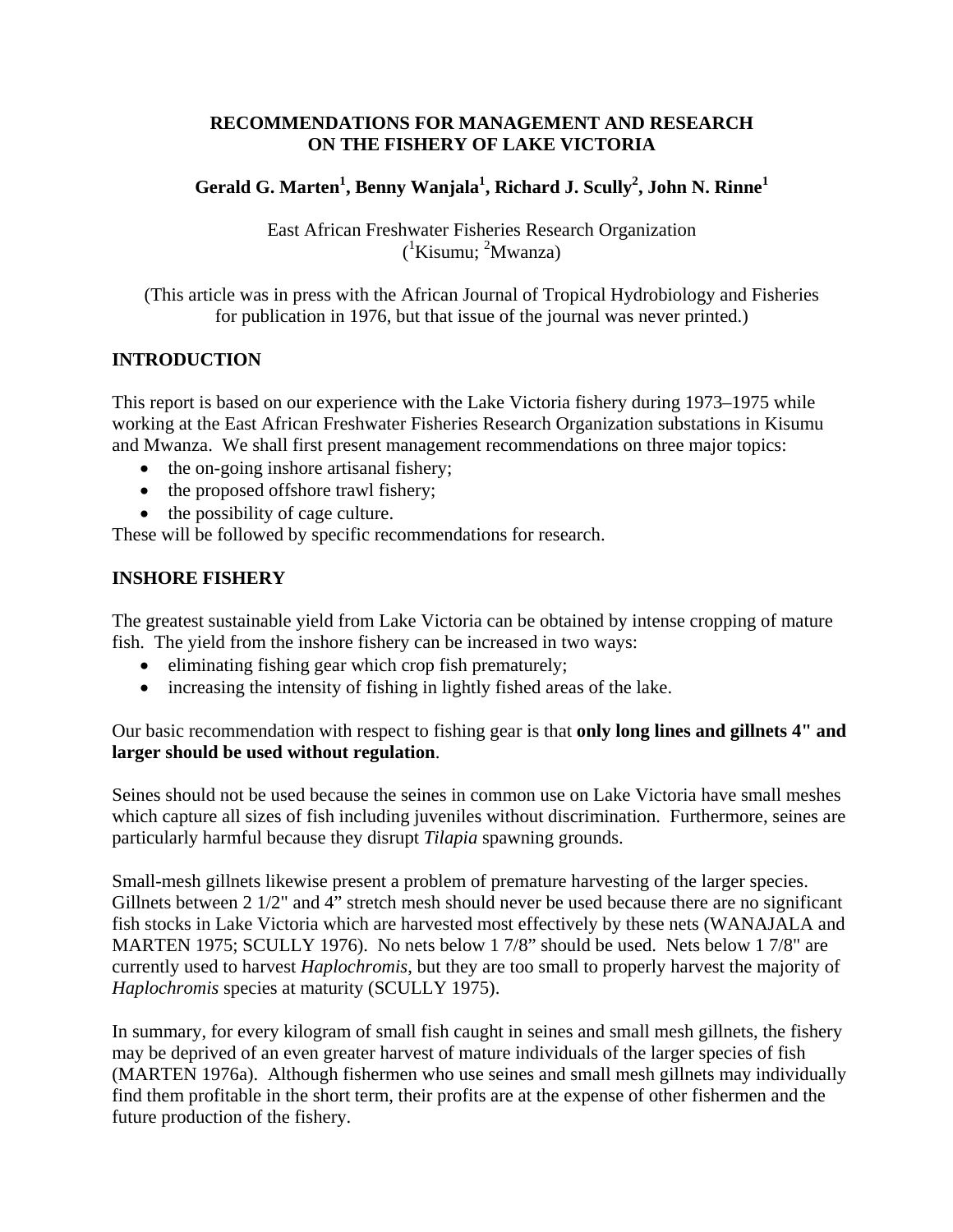Although we are in complete accord that beach seines should never be allowed on Lake Victoria, we faced a dilemma in arriving at our recommendation of no nets below 4". This policy allows for no harvesting whatsoever of inshore stocks of *Haplochromis* and *Synodontis*, even though *Haplochromis* makes up a significant portion of the present fishery. *Haplochromis* and *Synodontis* are fished most effectively by small mesh gillnets in the range of 1 7/8" to 2 1/2" (SCULLY 1975), nets which incidentally do not remove significant numbers of juvenile *Tilapia* (WANJALA and MARTEN 1975). Nonetheless, these nets prematurely harvest larger species of fish such as *Bagrus*, *Clarias*, *Mormyrus*, *Schilbe* and *Labeo*.

On the one hand, it appears that *Haplochromis* or *Synodontis* could be exploited profitably in some of the more lightly fished areas of Lake Victoria with no significant harm to the rest of the fishery (SCULLY 1975). On the other hand, it would be nearly impossible to keep the smallmesh gillnets out of the parts of Lake Victoria where they are harmful to the fishery, as long as they are permitted in some parts of the lake. We have consequently concluded that no small mesh nets should be allowed on Lake Victoria. This means that the exploitation of *Haplochromis* and *Synodontis* should be left entirely for the offshore trawl fishery until a technique for exploiting inshore *Haplochromis* or *Synodontis* can be demonstrated explicitly not to be detrimental to other species in the inshore fishery.

The only possible exception where seines might be permissible would be mosquito seines to exploit *Engraulicypris*, but only if it is demonstrated beforehand that this can be done without prematurely harvesting a significant number of other kinds of fish.

Because a sudden removal of detrimental gear from the fishery would place an excessive hardship on fishermen who now use such gear for their livelihood, these gear should be phased out over a period of several years. The only effective way we can think to implement this is to control the supply by regulating importation and manufacture.

Turning to more intensive fishing of lightly fished areas, this is primarily a matter of developing the southern portion of Lake Victoria, encouraging transport to lightly fished island areas, and encouraging the exploitation of particular fish stocks which are now underharvested. Transport can be encouraged by means of outboard motors and possibly intermediate-sized boats large enough for an inboard motor.

Examples of particular stocks which are underexploited are:

- *Barbus altianalis* in the West Lake region near Bukoba (SCULLY 1976);
- Lates exceeding 50 kilograms in the vicinity of the mouth of the Kavirondo Gulf, fish which are too large too be captured by gillnets now in use (MARTEN, WANJALA, and GULUKA 1976);
- *Bagrus* which are very numerous in the Kavirondo Gulf (MARTEN, WANJALA, and GULUKA 1976) and might be smoked and exported to Uganda where they have a high value;
- *Protopterus* in lightly fished swampy areas such as the Emin Pasha Gulf (SCULLY 1976).

Another consideration in gear regulation is the removal of fish predators. A statistical study of fish catches in Lake Victoria (MARTEN 1976b) has shown that catches of fish such as *Tilapia*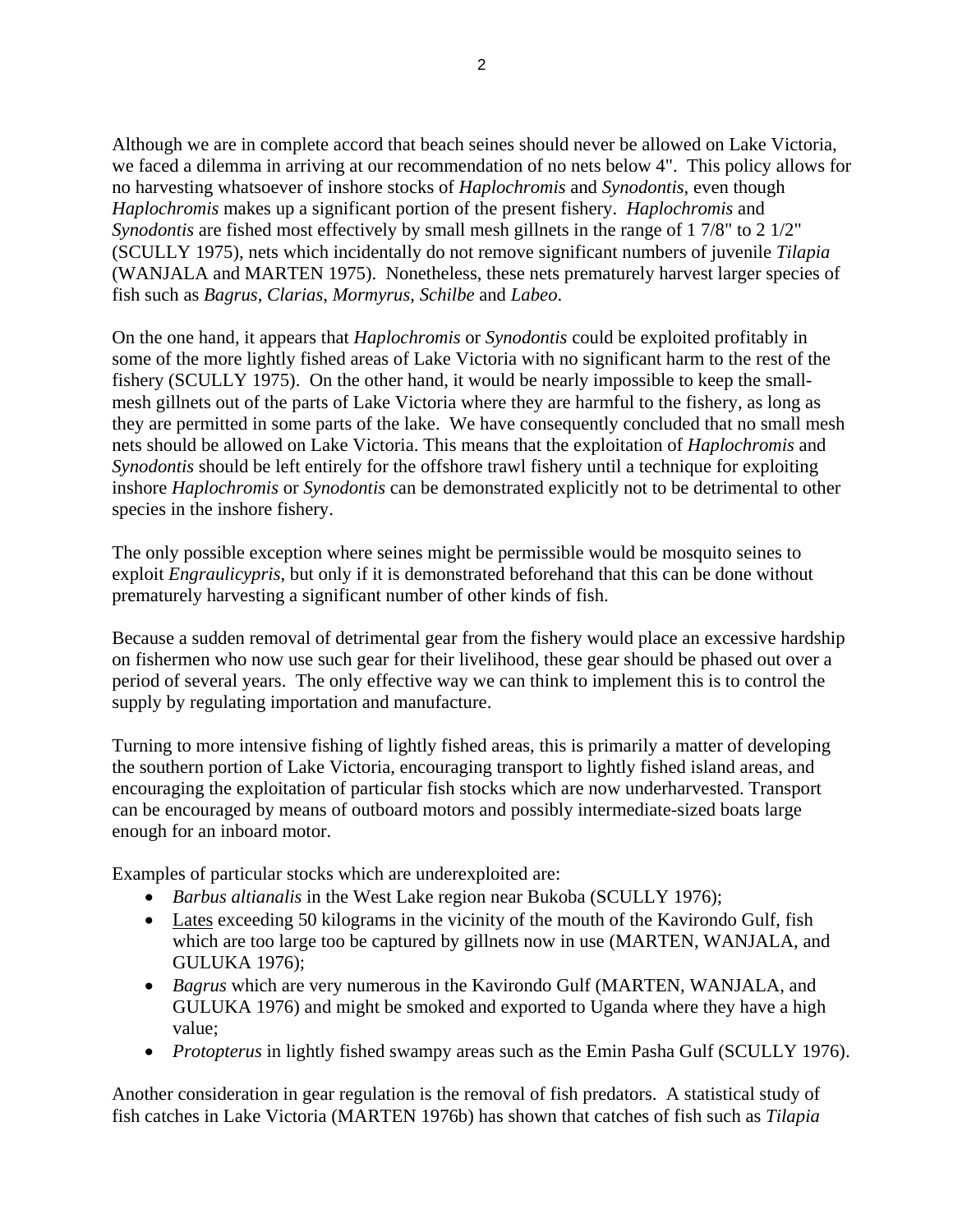and *Haplochromis* are strongly stimulated by the heavy use of hooks to remove fish-eating predators such as *Clarias* and *Bagrus* from the Lake. A theoretical study by MARTEN (1976a) has shown that at the levels of natural mortality now existing in Lake Victoria, yields are a small fraction of what they would be if natural mortality were substantially less.

Since predation is a major source of natural mortality, it follows that the yields of a fish stock can be influenced as much by fishing predator species as by underfishing or overfishing the stock itself. A level of fishing which is excessive at one natural mortality is not so at a lower natural mortality. A fisherman who catches predators is performing a service for other fishermen. Considering the practical difficulties in reducing the number of fishermen or nets in the fishery, increasing the fishing of predators should be a more feasible strategy for eliminating overfishing than attempting to reduce overall fishing effort.

# **TRAWLING**

There are two major considerations in trawling:

- protection of the existing inshore artisanal fishery;
- the commercial potential of offshore *Haplochromis* stocks.

Considering the inshore fishery, not only would inshore trawling compete directly with artisanal fishermen for fish but it would also destroy fish spawning grounds. Our basic recommendation is **no trawling in gulfs, within 15 kilometers of shore, or in any other waters less than 20 meters deep**. Because the *Tilapia* which can be caught inshore are more valuable than the *Haplochromis* to be caught offshore, trawlers will have strong economic incentives to violate this recommendation. Every trawler should therefore have an enforcement officer stationed permanently on board.

There has been considerable controversy over the intensity of trawling which Lake Victoria can support (FREYER 1974). It is our opinion that the sustained yield trawling potential of *Haplochromis* is not as great as the UNDP/EAFFRO estimate of 200,000 tons per year for potential production of *Haplochromis* in Lake Victoria would at first suggest. The estimate is sound, based on a well executed trawling survey of Lake Victoria (KUDHONGANIA and CORDONE 1974), but it must be interpreted carefully.

- The estimate applies to the entire lake (both inshore and offshore), and nearly 40,000 tons of *Haplochromis* are already being harvested by the inshore fishery (WETHERALL 1973).
- *Haplochromis* catches in water deeper than 60 meters (KUDHONGANIA and CORDONE 1974) are generally not of sufficient quantity to justify commercial operation.
- *Bagrus* consume a large portion of *Haplochromis* production (CHILVERS and GEE 1974), which is consequently unavailable to fishermen.
- The maximum yield can only be realized if fishing is properly distributed over all fishing grounds. If trawling tends to be concentrated near landing points, which is likely in practice, some areas of the lake will be overfished while others are underfished, and the full potential will not be realized.

In other words, economically viable trawling will be restricted to a band between 20 and 60 meters in depth, a region which contains only 55% of the *Haplochromis* stocks responsible for the 200,000 ton estimate (KUNDHONGANIA and CORDONE 1974). Furthermore, the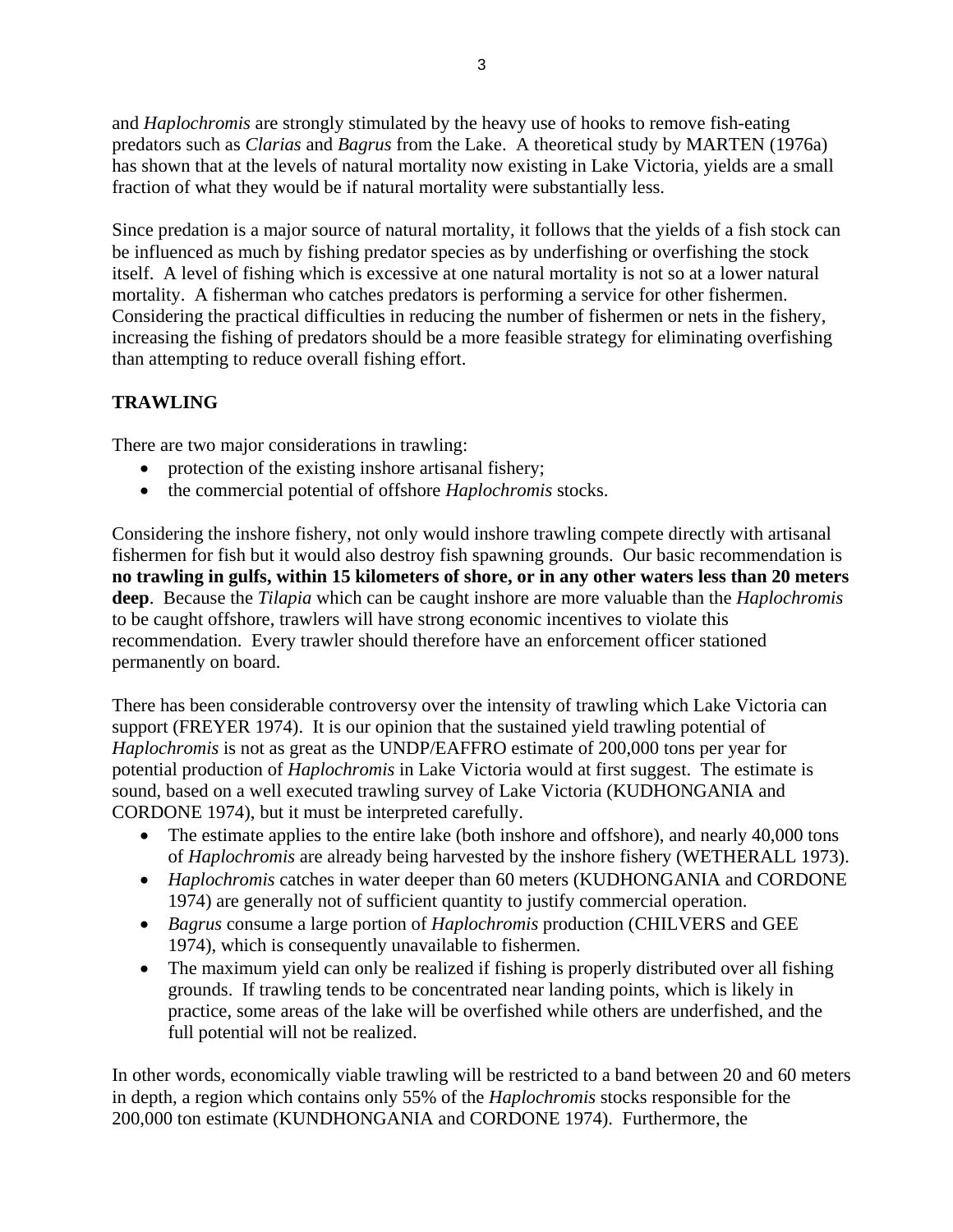economically-viable band can be expected to contract once trawling commences and offshore stocks are reduced below the virgin levels which prevail today.

Although everyone agrees that trawling in Lake Victoria should be pursued with caution, opinions vary as to what constitutes caution. Assuming a fishing capacity per boat of 1000 tons per year, caution to us means 15 boats initially operating in Lake Victoria.

Because trawlers in Lake Victoria should distribute their fishing effort evenly, they should either be able to land fish at a variety of landings or have cold storage facilities to allow them to move sufficiently far from their home base. They should be large enough to be fully seaworthy under often adverse offshore conditions.

Despite the systematic research that has been done on *Haplochromis* retention by trawl codends of various sizes (CORDONE and KUDHONGANIA 1972) we have not been able to reach any firm conclusions concerning codend size. Nonetheless, judging from our own experience, an initial prohibition of codends below 40 mm seems justified at least from the point of view of stock conservation.

A 20 mm codend is desirable from the point of view of short term commercial returns because there are areas of Lake Victoria where the *Haplochromis* are too small for the 40 mm codend to yield a commercially satisfactory catch (MARTEN, WANJALA and, GULUKA 1976). The 20 mm codend is questionable from the point of view of stock conservation, however, because with full retention of fish down to 6 cm in length, complete elimination of the larger *Haplochromis* species can be expected as a consequence of continuous and heavy trawling. A similar result has been observed in Kenya during the past eight years as a consequence of intense fishing of *Haplochromis* with small mesh gillnets and seines (WANJALA and MARTEN 1975; MARTEN, WANJALA, and GULUKA 1976).

The 40 mm codend can secure a reasonable harvest from virgin stocks which, particularly in offshore areas, contain large numbers of *Haplochromis* in the 15 to 25 cm length range. It may continue to give satisfactory catches under sustained fishing in these areas, particularly if fishing is regulated so as to retain the larger *Haplochromis* in the stocks. If the 40 mm codend does not prove commercially satisfactory, the solution may be a codend intermediate in size between 20 and 40 mm. The use of any codends below 40 mm should proceed with caution.

. The maximum sustainable yield of the fishery, and the size of the fishing fleet which will achieve it, can only be determined by observing the response of the fishery to gradually increased trawling activity. It is therefore important that no trawler is allowed to operate without a reliable record of its catch. The records should be broken down to species where possible — a feasible operation provided there is subsampling of commercial catches. Catch information could be collected by the same officer who is assigned to a trawler to ensure that it obeys the regulations.

We wish to make a final comment concerning the use of *Haplochromis*. Although the domestic demand for fishmeal for animal feed may justify using some *Haplochromis* in this way, we feel the bulk of the *Haplochromis* catch should be available for direct human consumption. There is a substantial reduction in the amount of protein ultimately available for human consumption when fish are converted to meal and fed to animals. It is our opinion, based on personal observations,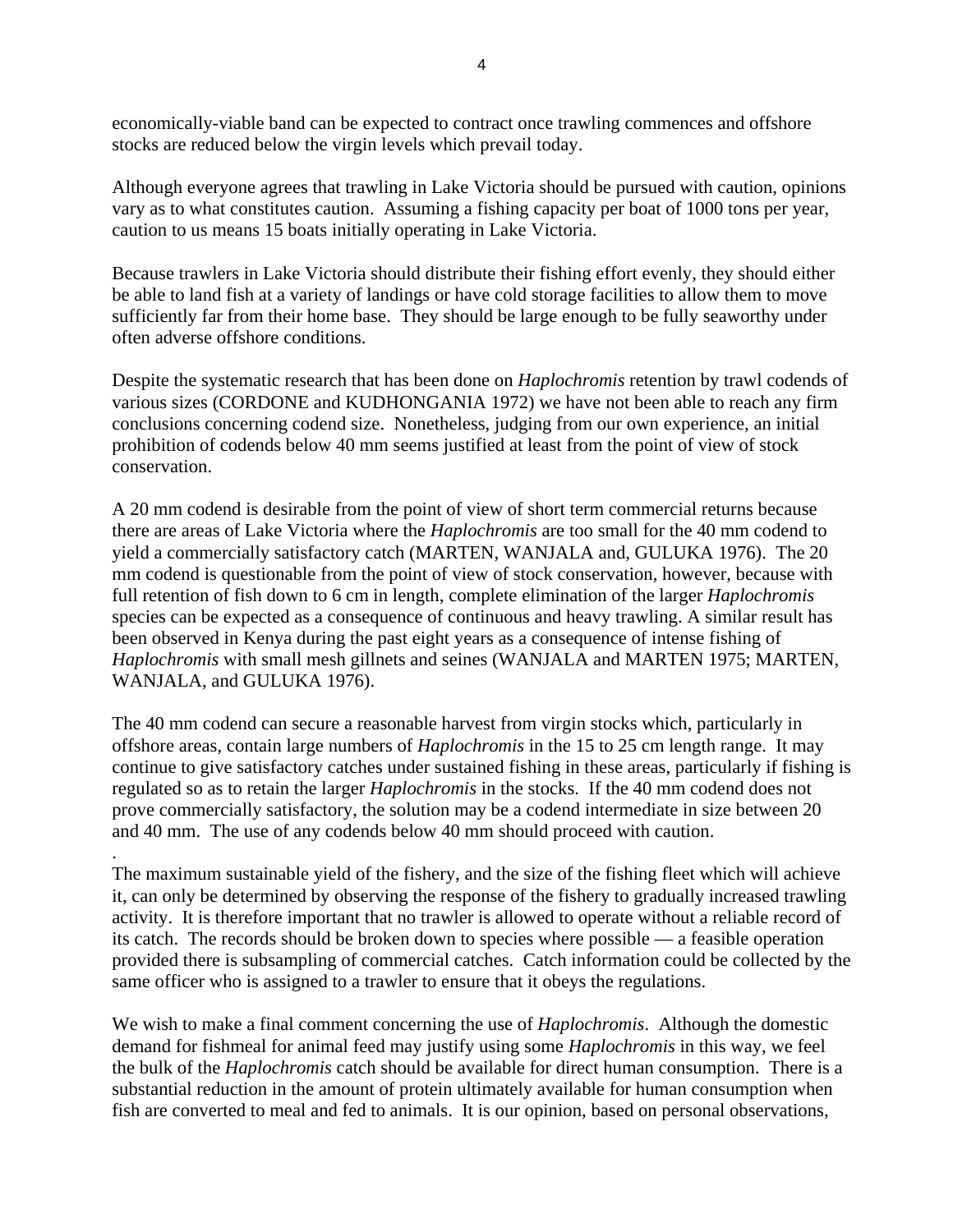that the demand for *Haplochromis*, particularly in Kenya, exceeds any quantity that is likely to be harvested from Lake Victoria.

# **AQUACULTURE**

Although improving the catch from Lake Victoria will make a substantial contribution to fish production in East Africa, it cannot by itself provide a long term solution to per capita fish supply in East Africa. Whereas even with the best management, including development of the offshore fishery, the highest yield from Lake Victoria can be expected to at most double over the present level (MARTEN 1976b), the human population of the region can be expected to double in less than twenty five years. The catch from Lake Victoria has a ceiling, but an industry like aquaculture can grow with the population. Although we feel there is an enormous potential for fish culture away from Lake Victoria, we shall restrict our attention here to fish culture in the lake itself.

Cage culture in the lake can be the kind of low capital, labor intensive industry that will provide opportunities for expansion of employment among the growing number of fishermen in the region. It can attract fishermen from the artisanal fishery and reduce the hazards of overfishing in the more heavily fished parts of Lake Victoria.

Studies of *Tilapia* held in cages in Lake Victoria have shown they grow rapidly (RINNE 1975, 1976; IBRAHIM, et.al. 1975). On the basis of the same arguments presented above for predator removal, holding fish safely in cages until they can be harvested at the proper size is the best way to channel the biological productivity of a lake into human consumption. This would be most effective when either the caged fish feed on phytoplankton (as do *Tilapia esculenta* and *Tilapia nilotica*) or when their rations are supplemented with macrophytes or other vegetation, as IBRAHIM et al. (1975) did with *Tilapia zillii*.

## **RECOMMENDATIONS FOR RESEARCH**

### **1.** *Research on means for implementing the recommendations for gear regulation in the artisanal fishery***.** Such research should include:

- how rapidly detrimental gear can be phased out without excessive hardship to fishermen;
- realistic means of enforcing regulations.

**2.** *Research on improving yields by removing fish predators***.** This would include ways to encourage heavier fishing of predators in the artisanal fishery, as well as techniques for selective removal of predators from the offshore fishery.

## **3.** *Research on Haplochromis***.**

- *Identification of the major species in the artisanal and trawl fisheries and development of techniques for their quick identification in the field.* Research and catch records should subsequently be broken down with respect to these main species.
- *Research on codend regulations for the trawl fishery.* Given the large size range of *Haplochromis*, it is still not clear, despite the excellent research that has already been done with experimental trawling on Lake Victoria, which codend size will give a commercially viable catch without excessive harvesting of immature fish of the larger *Haplochromis*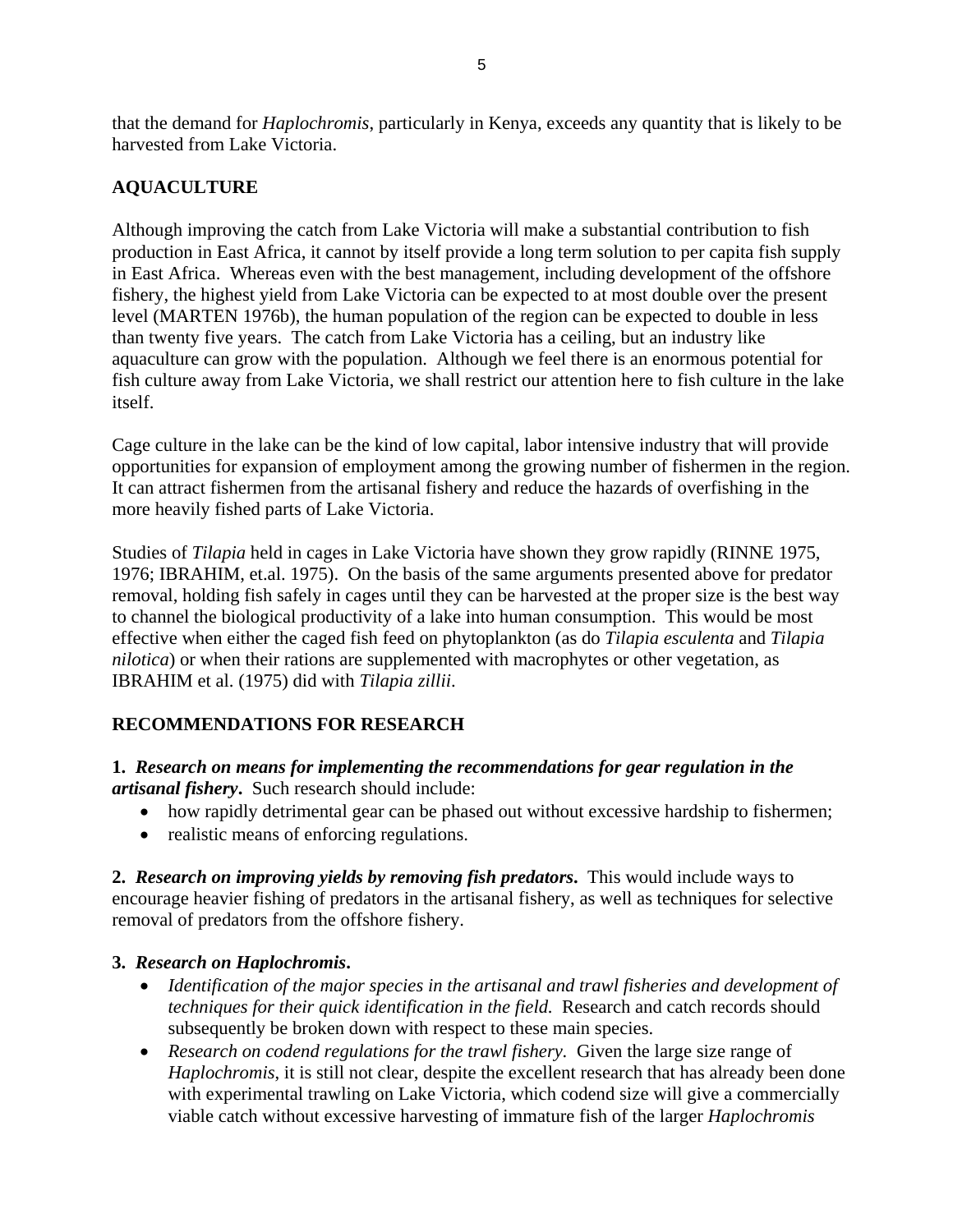species. The problem has been difficult to resolve because of the difference in size of different *Haplochromis* species and the lack of scientific records in terms of particular species.

- *Research on whether inshore fishing of Haplochromis is justified in any regions of Lake Victoria.* This would include a study of the relationship of the inshore and offshore stocks of *Haplochromis* to each other (including movements between inshore and offshore stocks), in order to determine to what extent the inshore stocks can be exploited by offshore fishing. Also needed is a search for techniques to exploit inshore stocks of *Haplochromis* without prematurely harvesting or disturbing the spawning grounds of other species in the fishery.
- *Continuous monitoring and assessment of the offshore fishery as it develops.*

**4.** *Research concerning the impact of Nile perch on the fishery***.** This predator deserves special attention because it is generally blamed by fishermen for the decline in the *Tilapia* fishery. Nile perch does not appear to us to be generally abundant enough to be responsible for the decline in *Tilapia*, particularly considering the prevalence of *Haplochromis* we have observed in the stomach contents of Nile perch. Nonetheless, because the Nile perch is locally abundant and increasing in numbers, present stocks and their food consumption should be assessed in order to determine whether this fish is in fact an undesirable and detrimental predator and whether it should be selectively removed from the lake.

**5.** *A continuation of the tagging program already in progress to assess the growth and movements of fish***.** Smaller tags or other marking methods (RINNE 1975, 1976) are needed in order to include *Haplochromis* and younger fish in the program. Of critical importance to the success of the program is an intensive tag recovery system which reaches and motivates every fisherman operating in areas where there might be tagged fish.

**6.** *Research on cage culture***.** Research should be coupled with a pilot experiment which includes engineering factors (such as cost, durability, and efficiency of cages), biological factors (such as stocking densities, supplementary feeding, and production), and socio-economic factors.

**7.** *Limnology***.** There is a responsibility to keep a limnological record on Lake Victoria because it is one of the world's major lakes. In addition, limnological information can be used to tailor management policies to the diverse environmental conditions which prevail in different regions of the lake (KITAKA 1972). Not only can the different conditions be identified which favor different species of fish in different parts of the lake, but the potential production associated with those conditions can be estimated (RYDER, et al. 1973).

**8.** *A Tilapia hatchery***.** When many people think of reversing the decline in *Tilapia* stocks in Lake Victoria, they often think of stocking. Although stocking does not appear to us to be an economically viable proposition, it merits a careful study taking into account the costs and the benefits to be expected.

**9.** *River fisheries***.** Rivers are important for many commercial species of fish in Lake Victoria, some of which are in serious decline. These fish are also an important source of food to people away from the lake. A survey should include an assessment of yields and the relation of fishing techniques to declining stocks.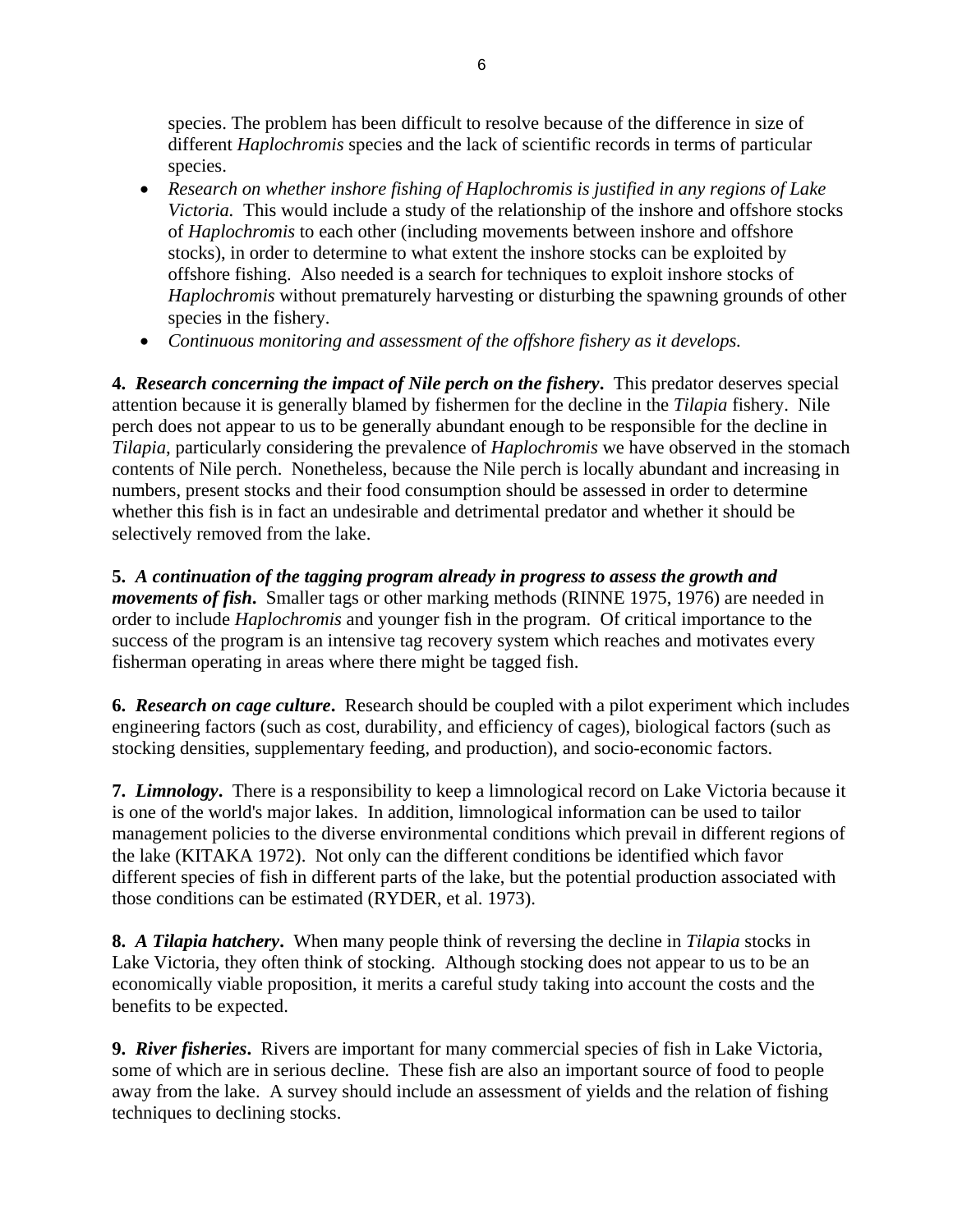#### **10.** *Research on ways to intensify the fishery.*

- Exploration for unexploited fisheries resources, including an evaluation of the fisheries in marshy areas;
- Infrastructure (e.g., transport) which will encourage heavier fishing in areas now underexploited.

We feel that progress on the research programs listed above will be most satisfactory if research proceeds side by side with management. With the limited resources available and the long list of urgent projects, it is not feasible to carry out the detailed studies necessary to make foolproof management recommendations in advance.

Research initially can only point the direction for management but, once a management recommendation is implemented, research can monitor the results and suggest new directions for improvement. We have in mind a continuing cycle of research and improved management, where in the course of implementing new recommendations, management provides the experiments which in turn allow a progressive refinement of research recommendations.

For example, we cannot say with certainty exactly what regulations will be best for the inshore fishery, particularly in light of the severe practical problems involved in enforcing regulations. We can, however, suggest the elimination of seines and small mesh gillnets, and once this is attempted (perhaps on a pilot scale at first) and the results observed, better recommendations can be developed. The same applies to developing the offshore fishery or manipulating the fishery by removing predators.

This principle applies as well to stocking or aquaculture. In the case of stocking, it might not be possible to predict the survival of small fish placed in the lake without actually doing it in a pilot project. In the case of pond or cage culture, viable procedures cannot be developed at an experiment station working in isolation because economic and social factors which are crucial to the success of any culture technique, or which determine what technical advances are really needed, will only appear in the course of actual development. Furthermore, the limited facilities of any research station allow it to explore only a limited number of culture techniques. If different techniques are tried and monitored in the course of a development program, they provide in effect a large number of experiments from which to develop better techniques.

#### **ACKNOWLEDGEMENTS**

We wish to thank Dr. John Okedi and the staff of the East African Freshwater Fisheries Research Organization for their support and encouragement of our work. We also wish to thank Mr. A.W. Kudhongania for his comments on a preliminary draft of the manuscript.

#### **REFERENCES**

Cordone, A.J. and A.W. Kudhongonia. 1972. Observations on the influences of codend mesh size on bottom trawl catches in Lake Victoria, with emphasis on *Haplochromis* population. *Afr. J. Trop. Hydrobiol. Fish.* 1: 1-19.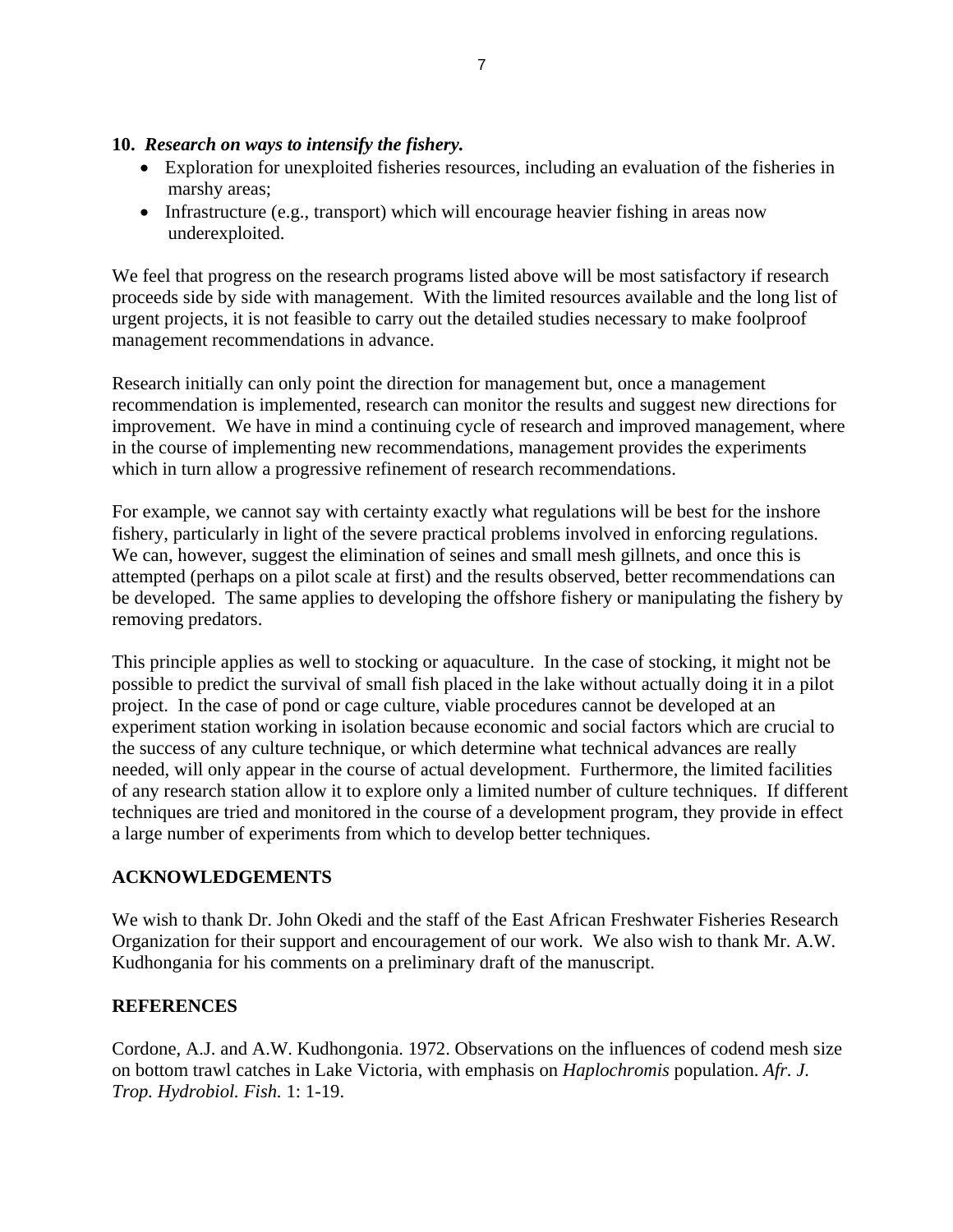Chilvers, R.M. and J.M. Gee. 1974. The food of *Bagrus docmac* and its relationships with *Haplochromis* in Lake Victoria, East Africa. *J. Fish. Biol.* 6:483-505.

Fryer, G. 1974. The Lake Victoria fisheries: some facts and fallacies. *Biological Conservation* 6:305-308.

Ibrahim, K.H., T. Nozawa and R. Lema. 1975. Preliminary observations on cage culture of *Tilapia esculenta* Graham and *Tilapia zillii* Gervais in Lake Victoria waters, at the Freshwater Fisheries Institute, Nyegezi, Tanzania. Afr, J. Trop. Hydrobiol. Fish. 4:121-125.

Kitaka, G.E.B. 1972. The relevance of limnological information in the development and management of inland fisheries. *Afr. J. Trop. Hydrobiol. Fish*. (Special issue 2):77-85.

Kudhongania, A.W. and A.J. Cordone. 1974. Batho-spatial distribution pattern and biomass estimate of the major demersal fishes in Lake Victoria. Afr. J. Trop. Hydrobiol. Fish. 3:15-31.

Marten, G.G. 1976a. Mortality rates and optimum yields from average lengths. *East African Freshwater Fisheries Research Organization Annual Report* (1975):22-24.

This article was subsequently published as: MARTEN, G.G. 1978. Calculating mortality rates and optimum yields from samples of average lengths. *J. Fish. Res. Bd. Can.* 35:197-201. (Downloadable pdf file at [www.gerrymarten.com/publicatons/pdfs/GM\\_Calculating-Mortality.pdf\)](http://www.gerrymarten.com/publicatons/pdfs/GM_Calculating-Mortality.pdf)

Marten, G.G (1976b). The impact of fishing on the inshore fishery of Lake Victoria. This article was in press with the *African Journal of Tropical Hydrobiology and Fisheries* for publication in 1976, but that issue of the journal was never printed. The article was subsequently published in two pieces: Marten G.G. 1979. The impact of fishing on the inshore fishery of Lake Victoria. *J. Fish. Res. Bd. Can.* 36:891-900. (Downloadable pdf file at [www.gerrymarten.com/publicatons/pdfs/GM\\_Fishery-of-Lake-Victoria.pdf](http://www.gerrymarten.com/publicatons/pdfs/GM_Fishery-of-Lake-Victoria.pdf))

Marten, G.G. 1979. Predator removal: its impact on fish yields in Lake Victoria (East Africa). *Science* 203:646-647. (Downloadable pdf file at [www.gerrymarten.com/publicatons/pdfs/GM\\_Predator-Removal.pdf\)](http://www.gerrymarten.com/publicatons/pdfs/GM_Predator-Removal.pdf)

Marten, G.G., B. Wanjala and L.T. Guluka 1976. Exploratory trawling of the Lake Victoria fishery in Kenya during 1975. Report submitted to the *East Africa Freshwater Fisheries Research Organization*. This report was in press with the *African Journal of Tropical Hydrobiology and Fisheries* for publication in 1976, but that issue of the journal was never printed.

Rinne, J.N. 1975. A preliminary observation on the age, growth and tagging of *Bagrus*, *Clarias* and certain *Tilapia* species from Lake Victoria. *East African Freshwater Fisheries Research Organization Annual Report* (1974):25-48.

Rinne, J.N. 1976. Age, growth, tagging of *Tilapia* spp. and reproductive biology of Siluroid catfishes in Lake Victoria. *Report to the East Africa Freshwater Fisheries Research Organization*.